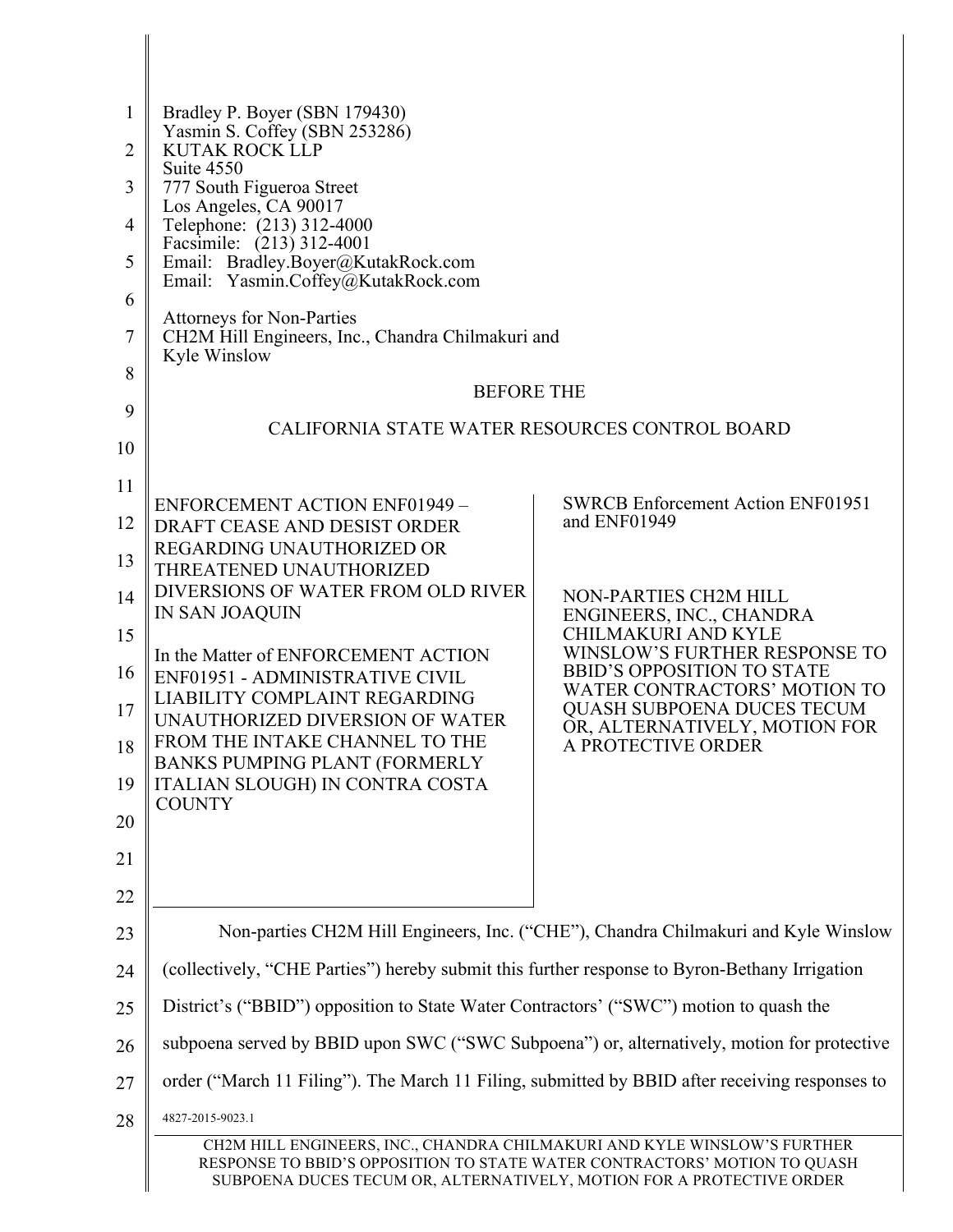1 2 the prior version of the opposition, unsuccessfully attempts to correct the deficiencies in the pleading submitted by BBID on March 10, 2016.

3

## **I. INTRODUCTION**

4 5 6 7 8 9 10 11 12 13 14 15 16 Although the March 11 Filing is framed as pertaining to a subpoena served on SWC in which the production of documents from SWC is sought, in reality it appears that BBID is seeking a reconsideration of the State Water Resources Control Board's ("Board") March 9, 2016 ruling ("March 9 Ruling"). BBID claims that the March 9 Ruling is silent with respect to a subpoena issued to the Custodian of Records of CH2M Hill ("CH2M Subpoena") despite acknowledging in other pleadings that CH2M Engineers, Inc. had moved to quash said subpoena. BBID also contends it is entitled to documents regarding work performed by Mr. Winslow for BBID. For the reasons set forth below, and in CHE Parties' Motion to Quash Subpoenas filed on March 4, 2016 ("CHE Parties Motion"), BBID's contentions are patently incorrect. Accordingly, CHE Parties submit that SWC's motion to quash the SWC Subpoena should be granted. Alternatively, CHE Parties request a determination that any ruling regarding SWC's Subpoena is limited to that subpoena, and CH2M Parties are not required to produce any documents or otherwise.

17

## **II. RELEVANT FACTUAL BACKGROUND**

18 19 20 21 22 23 24 25 26 27 In or about June 2015, SWC and the Metropolitan Water District of Southern California ("MWD") retained CHE as a technical consultant for the purpose of analyzing conditions in the California Delta in response to pending and threatened disputes, including disputes involving BBID. (See  $\P$  2 of the Declaration of Burns Logan ("Logan Decl.") annexed to the CHE Parties Motion.) In connection therewith, on or about June 5, 2015, CHE prepared a draft technical memorandum for SWC based in part on confidential and proprietary information provided by SWC and MWD (the "Memorandum"). (Logan Decl. ¶ 3.) CHE later agreed to provide consulting services to BBID and inadvertently disclosed SWC's and MWD's information (the "Report"). When CHE realized what had happened, CHE immediately ceased providing services to BBID. (Logan Decl.  $\P$ 4.)

 $28 \parallel 4827 - 2015 - 9023.1$  - 2 -

KUTAK ROCK LLP ATTORNEYS AT LAW LOS ANGELES

CH2M HILL ENGINEERS, INC., CHANDRA CHILMAKURI AND KYLE WINSLOW'S FURTHER RESPONSE TO BBID'S OPPOSITION TO STATE WATER CONTRACTORS' MOTION TO QUASH SUBPOENA DUCES TECUM OR, ALTERNATIVELY, MOTION FOR A PROTECTIVE ORDER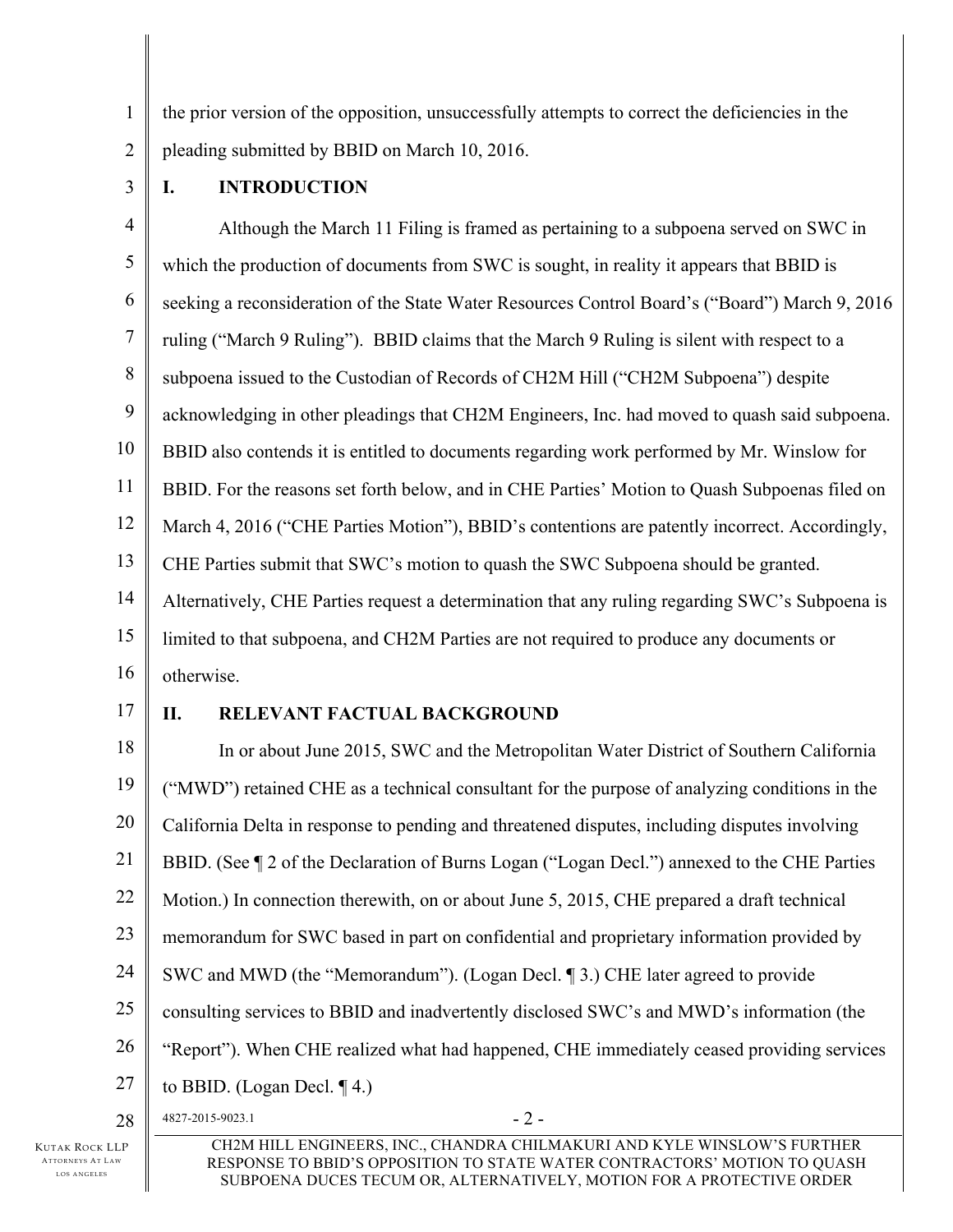1 2 3 4 5 6 Upon information and belief, on July 20, 2015, the Board filed an Administrative Civil Liability Complaint (the "Complaint") relating to BBID's alleged diversions from the intake channel to the Banks Pumping Plant (formerly Italian Slough) after June 12, 2015 (the "Proceeding"). In response to the Complaint, BBID requested a formal hearing. (See SWC's Motion to Quash Subpoenas Duces Tecum submitted on March 2, 2016 ("SWC Motion"), p. 2, lines 7-10.)

7 8 9 10 11 12 Upon information and belief, on January 19, 2016, written testimony and exhibits were submitted to the Board in connection with both the prosecution's and BBID's cases-in-chief. On January 25, 2016, the parties, including SWC, submitted rebuttal testimony. In connection with its rebuttal, SWC submitted the written testimony of Paul Hutton. (See Exhibit SWC0001 to SWC's rebuttal.) The hearing in the enforcement proceeding is scheduled for March 21, 2016. (SWC Motion, p. 2, lines 11-16.)

13 14 15 16 17 18 19 20 21 22 23 In the course of the Proceeding, BBID issued deposition notices and subpoenas duces tecum to Chandra Chilmakuri and Kyle Winslow, as agents for CH2M Hill. (*See* Exhibits 1 and 2 to the Declaration of Yasmin Coffey in support of CHE Parties' Motion.) BBID also issued a subpoena duces tecum to the Custodian of Records for CH2M Hill. (CHE Parties Motion, Exhibit 3.) (The aforesaid subpoenas to Chilmakuri, Winslow and CH2M Hill are hereinafter collectively referred to as the "Subpoenas.") Upon information and belief, on or about March 1, 2016, BBID issued the SWC Subpoena in which BBID seeks, *inter alia*, documents relating to (a) the Memorandum and CH2M Hill's work on the Memorandum, and (b) CH2M Hill's work for BBID. (*See* SWC Subpoena; Exhibit C to the Barfield Declaration submitted in support of BBID's March 11 Filing.) On March 2, 2016, SWC interposed the SWC Motion seeking to quash the subpoenas

24 25 26 27  $28 \parallel 4827 - 2015 - 9023.1$  - 3 issued to Messrs. Chilmakuri and Winslow. (*See* SWC Motion, pp. 1:1-8 and 2:21-23.) On March 4, 2016, the CHE Parties moved to quash *all* of the Subpoenas on the grounds that they are overbroad and unduly burdensome and seek information that is irrelevant and not reasonably calculated to lead to the discovery of admissible evidence; the information sought is protected by

KUTAK ROCK LLP ATTORNEYS AT LAW LOS ANGELES

CH2M HILL ENGINEERS, INC., CHANDRA CHILMAKURI AND KYLE WINSLOW'S FURTHER RESPONSE TO BBID'S OPPOSITION TO STATE WATER CONTRACTORS' MOTION TO QUASH SUBPOENA DUCES TECUM OR, ALTERNATIVELY, MOTION FOR A PROTECTIVE ORDER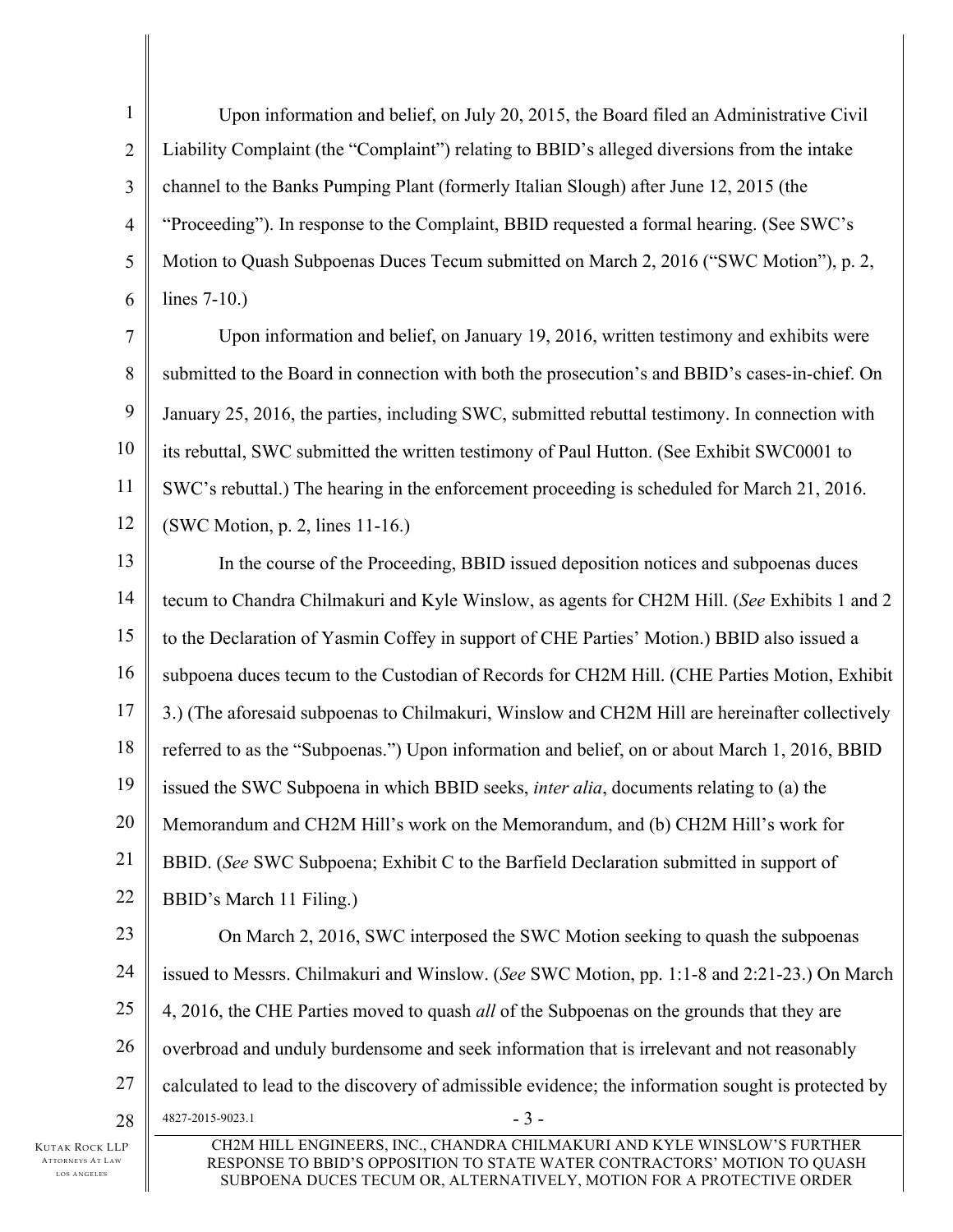| $\mathbf{1}$   | the attorney work product doctrine; and the subpoenas contain a number of procedural defects.       |  |
|----------------|-----------------------------------------------------------------------------------------------------|--|
| $\overline{2}$ | (See CHE Parties Motion, 2:3-18.) On March 8, 2016, BBID served a "consolidated" opposition         |  |
| 3              | to both SWC's and the CHE Parties' Motions ("BBID Opposition"). (BBID Opposition, 8:4-9.)           |  |
| $\overline{4}$ | The BBID Opposition and the supporting attorney declaration acknowledge that BBID was aware         |  |
| 5              | that the CHE Parties were moving to quash the CH2M Subpoena (BBID Opposition, 4:1-2).               |  |
| 6              | Thereafter, the Board issued its March 9 Ruling, vacating the Subpoenas in their entirety. (See     |  |
| 7              | March 9 Ruling, p. 2.)                                                                              |  |
| 8              | Ш.<br><b>ARGUMENT</b>                                                                               |  |
| 9              | THE MARCH 9 RULING VACATED THE CH2M HILL SUBPOENA<br>A.                                             |  |
| 10             | In the March 11 Filing, BBID alleges "SWRCB did not comment on the March 3, 2016                    |  |
| 11             | subpoena served [on] the CH2M Hill Custodian of Records." (March 11 Filing, 4:22-23.) In            |  |
| 12             | doing so, BBID apparently misconstrues the March 9 Ruling as solely vacating the subpoenas          |  |
| 13             | issued to Mr. Chilmakuri and Mr. Winslow. The CHE Parties Motion, which was granted by the          |  |
| 14             | Board, is explicitly directed at <i>all</i> of the Subpoenas. (CHE Motion, 2:3-18.) Contrary to the |  |
| 15             | assertions made in BBID's March 11 Filing, the Board vacated the Subpoenas issued to Messrs.        |  |

16 17 Chilmakuri and Winslow *and CH2M Hill*. In this regard, the March 9 Ruling provides, in relevant

\* \* \*

| "On March 3, 2016, BBID served amended subpoenas duces |
|--------------------------------------------------------|

records for CH2M Hill."

tecum on Mr. Winslow, Mr. Chilmakuri, and the custodian of

22 23 24 25 "[W]e hereby **vacate**…the subpoenas served on Mr. Winslow, Mr. Chilmakuri, and CH2M Hill dated February 24, 2016."<sup>1</sup> (March 9 Ruling, pp. 1-2.) ///

18

part:

19

20

21

26 27  $11$  While the Board indicates in this sentence that the Subpoenas were issued on February 24, 2016, a reading of the March 9 Ruling as a whole clearly reveals that the Board intended to vacate the CH2M Hill Subpoena issued on March 3, 2016.

 $28 \parallel 4827 - 2015 - 9023.1$  - 4 -

CH2M HILL ENGINEERS, INC., CHANDRA CHILMAKURI AND KYLE WINSLOW'S FURTHER RESPONSE TO BBID'S OPPOSITION TO STATE WATER CONTRACTORS' MOTION TO QUASH SUBPOENA DUCES TECUM OR, ALTERNATIVELY, MOTION FOR A PROTECTIVE ORDER

KUTAK ROCK LLP ATTORNEYS AT L A W LOS ANGELES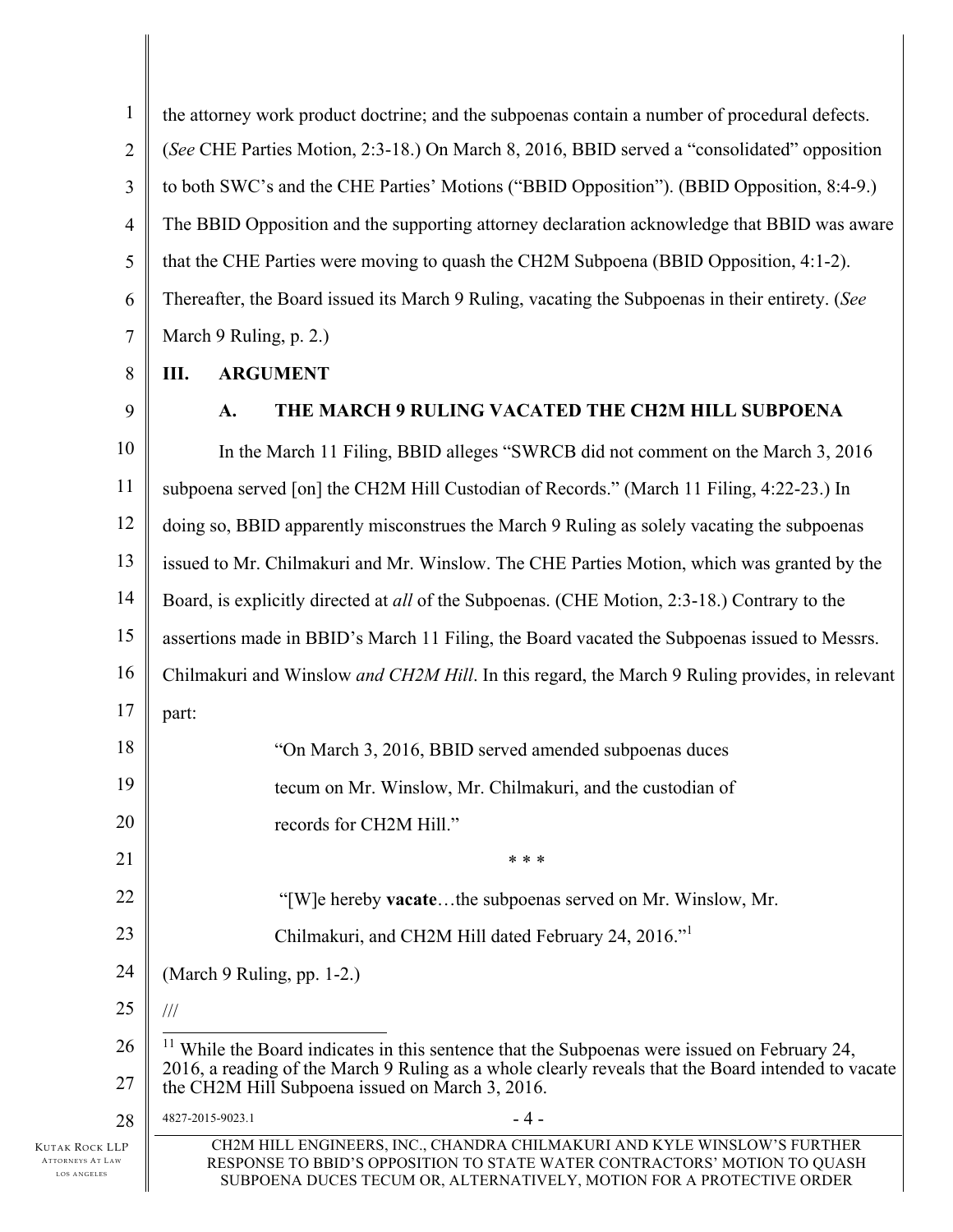Based on the foregoing, BBID's contention that the March 9 Ruling did not operate to vacate the CH2M Hill Subpoena is incorrect and should be discounted.

1

2

3

4

## **B. BBID IS NOT ENTITLED TO DISCOVERY OF**

## **DOCUMENTS PREPARED BY MR. WINSLOW**

5 6 7 8 9 10 11 12 13 14 15 BBID also alleges that the attorney work product privilege does not preclude BBID from discovery of Mr. Winslow's work for BBID. (March 11 Filing, 6:6-8.) It is axiomatic that the work product of an attorney is not discoverable. (Code Civ. Proc. § 2018.030.) The attorney work product doctrine "protects the mental processes of the attorney, providing a privileged area within which he can analyze and prepare his client's case." (Fireman's Fund Ins. Co. v. Superior Ct. (2011) 196 Cal.App.4th 1263.) Work product subject to absolute protection includes writings that reflect an attorney's impressions, conclusions, opinions, legal research or theories. (Code of Civil Proc. § 2018.030.) Other attorney work product, including the findings, opinions, and reports of consulting or advisory experts, is not discoverable unless the denial of discovery will unfairly prejudice the discovering party in preparing its claim or defense or will result in an injustice. (Id.; National Steel Prods. v. Superior Ct. 164 Cal. App.3d 476, 487.)

16 17 18 19 20 21 22 23 24 25 26 27 CHE was retained by in-house counsel for SWC and MWD as a technical consultant for the purpose of analyzing conditions in the California Delta in response to pending and threatened disputes, including disputes involving BBID. (Logan Decl. ¶ 2.) CHE's work for SWC and MWD is protected by the attorney work product doctrine, which BBID is attempting to circumvent by its service of the SWC Subpoena. Indeed, the SWC Subpoena seeks documents related to the Memorandum that would encompass findings and opinions of CHE. In its March 11 Filing, BBID frames its request as a request for work performed by Mr. Winslow for BBID. In performing work for BBID, however, CHE inadvertently disclosed SWC's and MWD's confidential and proprietary information. When CHE realized what had happened, CHE immediately ceased providing services to BBID. (Logan Decl. ¶ 4.) Thus, the documents BBID now seeks by virtue of the SWC Subpoena constitute protected work product. These documents are not discoverable. ///

 $28 \parallel 4827 - 2015 - 9023.1$  - 5 -

KUTAK ROCK LLP ATTORNEYS AT LAW LOS ANGELES

CH2M HILL ENGINEERS, INC., CHANDRA CHILMAKURI AND KYLE WINSLOW'S FURTHER RESPONSE TO BBID'S OPPOSITION TO STATE WATER CONTRACTORS' MOTION TO QUASH SUBPOENA DUCES TECUM OR, ALTERNATIVELY, MOTION FOR A PROTECTIVE ORDER